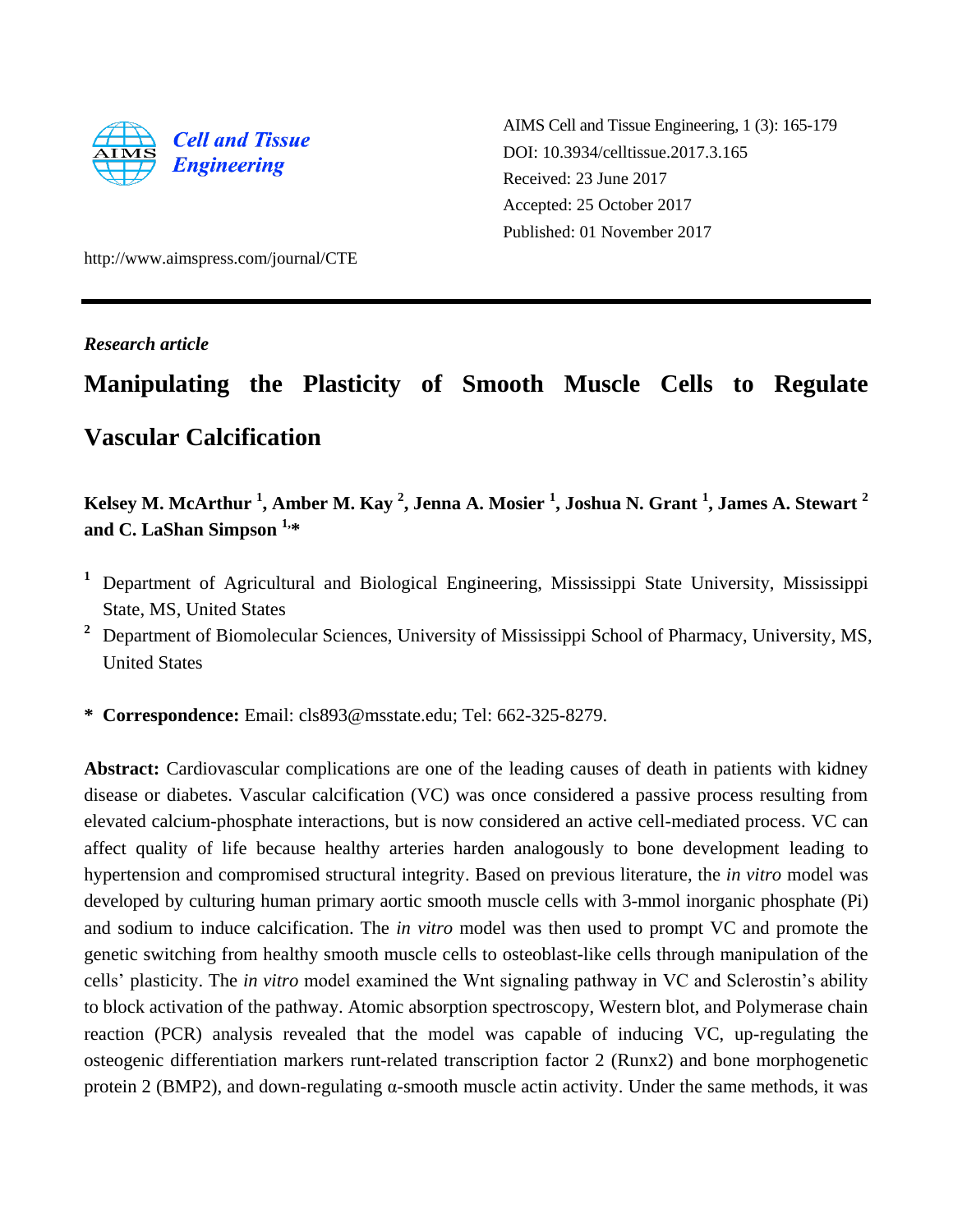revealed that Sclerostin was capable of recovering α-smooth muscle actin activity in calcification media and able to down-regulate the osteogenic differentiation marker Runx2. This study proved the effectiveness of the *in vitro* model to induce calcification of healthy vascular smooth muscle cells and Sclerostin's ability to be used as a potential therapeutic target for VC.

**Keywords:** Smooth muscle cells; vascular calcification; mesenchymal stem cells; plasticity; α-smooth muscle actin

**Abbreviations:** VC: vascular calcification; Pi: Inorganic Phosphate; Runx2: runt-related transcription factor 2; BMP2: bone morphogenetic protein 2; VSMC: vascular smooth muscle cell; MSC: mesenchymal stem cell; SEM: scanning electron microscopy; EDS: energy dispersive spectroscopy; SDS: sodium dodecyl sulfate; PCR: polymerase chain reaction; LRP: lipoprotein receptor related protein; Pit-1: pituitary-specific positive transcription factor 1; DMEM: Dulbecco's Modified Eagle Medium; BCA assay: bicinchoninic acid assay; GAPDH: glyceraldehyde 3-phosphate dehydrogenase; ANOVA: analysis of variance

#### **1. Introduction**

VC has a strong correlation with morbidity and mortality because it reduces aortic and arterial compliance that hinders cardiovascular hemodynamics [1–3]. These cardiovascular complications are the leading cause of death for patients with chronic kidney disease or diabetes [4,5]. The severity of the calcification promotes hypertension, aortic stenosis, cardiac hypertrophy, myocardial and lower-limb ischemia, congestive heart failure, and compromised structural integrity [2,3]. There are two types of vascular calcification each based on their location. The first is atherosclerotic calcification associated with the intimal layer and relates to atherosclerosis [4,6]. The second is known as medial arterial calcification and is more predominant in patients with chronic kidney disease or diabetes [6,7]. Previous studies considered vascular calcification a passive process that resulted from elevated calcium-phosphate interactions [8,9]. However, it is now considered an active cell-mediated process where a phenotypic switch causes vascular smooth muscle cells (VSMCs) to become osteoblast-like cells [1,4]. There are many regulatory bone formation and structural proteins that are expressed in the calcified medial arterial layers and atherosclerotic plaques, which suggest that this is an active process [4].

Unlike other smooth muscle cells, VSMCs are derived from mesenchymal stem cells (MSCs) and can change phenotype due to their plasticity [10,11]. These MSCs possess the ability to differentiate into a specific, single-lineage based on the induction media [12]. For patients with chronic kidney disease or diabetes, the modulatory signals of mesenchymal-derived VSMCs are disrupted and trans-differentiate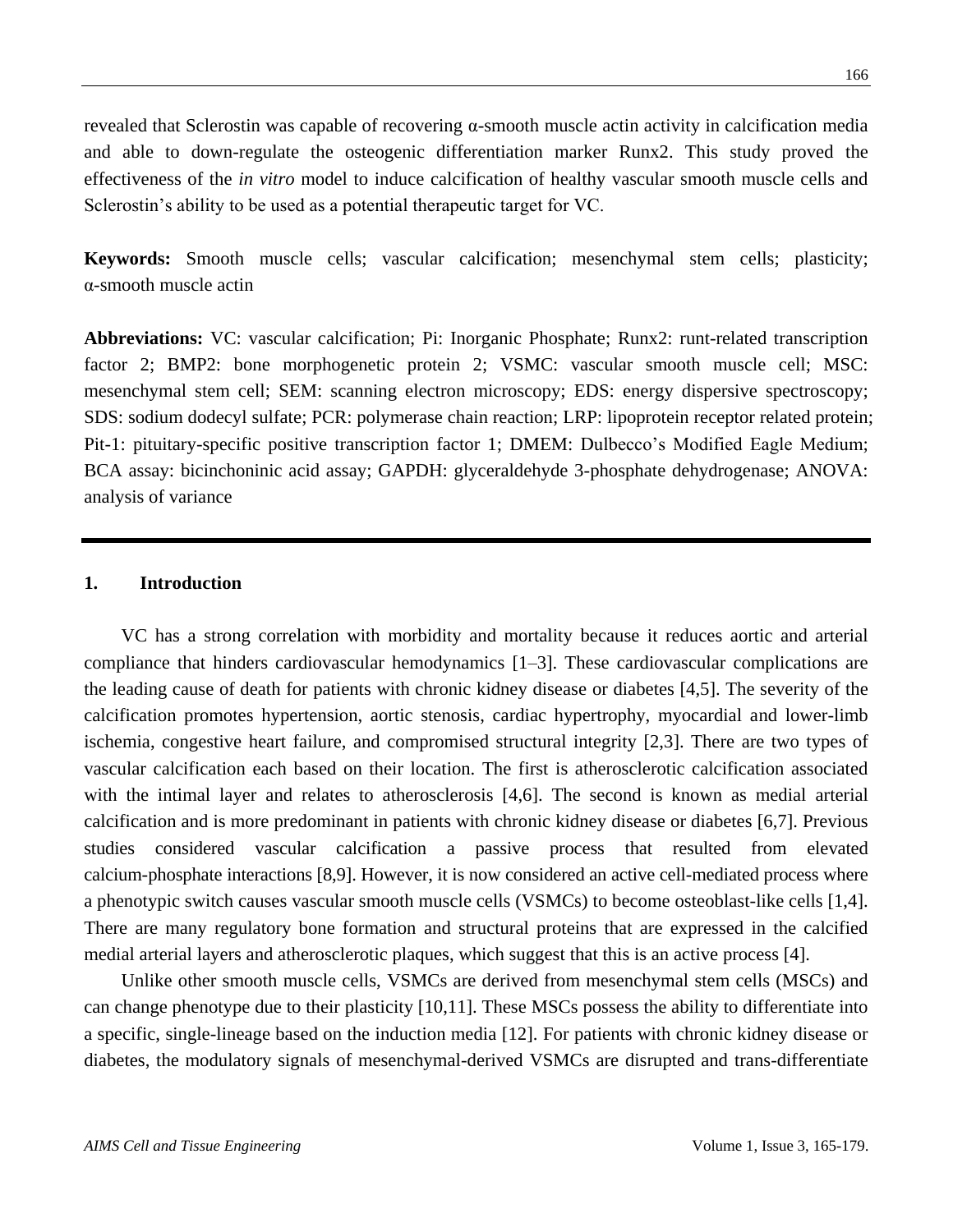into osteoblasts in the presence of calcification media [11,12]. This plasticity disruption can lead to atherosclerosis, restenosis, and hypertension [13].

An important pathway for osteogenic differentiation is through the Wnt signaling pathway [14]. A high-phosphate environment activates this signal transduction pathway, where the Wnt proteins bind to the plasma membrane Frizzled and lipoprotein receptor related protein-5/6 co-receptors (LRP 5/6) [14]. After Wnt attaches to its receptors, it activates a downstream signaling cascade that transports β-catenin into the nucleus to up-regulate Runx2 expression [14,15] (Figure 1). The up-regulation of Runx2 leads to hydroxyapatite deposits. There are some known inhibitors for the VC process such as Matrix Gla Protein, Osteopontin, and Fetuin [7,10,14].

Another protein that is capable of preventing the phenotypic switch is known as Sclerostin. Sclerostin is a protein secreted by osteocytes that is a negative regulator of bone formation [16]. It antagonizes the Wnt Signaling pathway by binding to the LRP 5/6, which prevents Wnt from binding to the co-receptors Frizzled and LRP 5/6 and thereby inhibits the up-regulation of Runx2 [16,17] (Figure 1).



**Figure 1. The Wnt-β-catenin signaling pathway and its extracellular regulation**. The figure on the left shows how Wnt binds extracellular to the co-receptor Frizzled and LRP5/6, which leads to an intracellular accumulation of β-catenin. β-catenin is translocated into the nucleus leading to an up-regulation of Runx2. This causes mesenchymal stem cells to trans-differentiate from VSMCs into mature osteoblasts. The figure on the right shows how sclerostin is secreted by osteocytes, and it binds to the lipoprotein receptor-related protein 5/6 and inhibits Wnt from binding to the co-receptor complex Frizzled-LRP 5/6. It inhibits the up-regulation of Runx2 and causes a decrease in bone mass.

The purpose of this study was to manipulate the plasticity of VSMCs to treat vascular calcification, and use a developed *in vitro* model to prompt vascular calcification to distinguish the phenotypic switch from healthy smooth muscle cells to osteoblast-like cells. Previous *in vitro* studies concluded that increased serum phosphate and calcium levels contributed to vascular calcification and osteogenic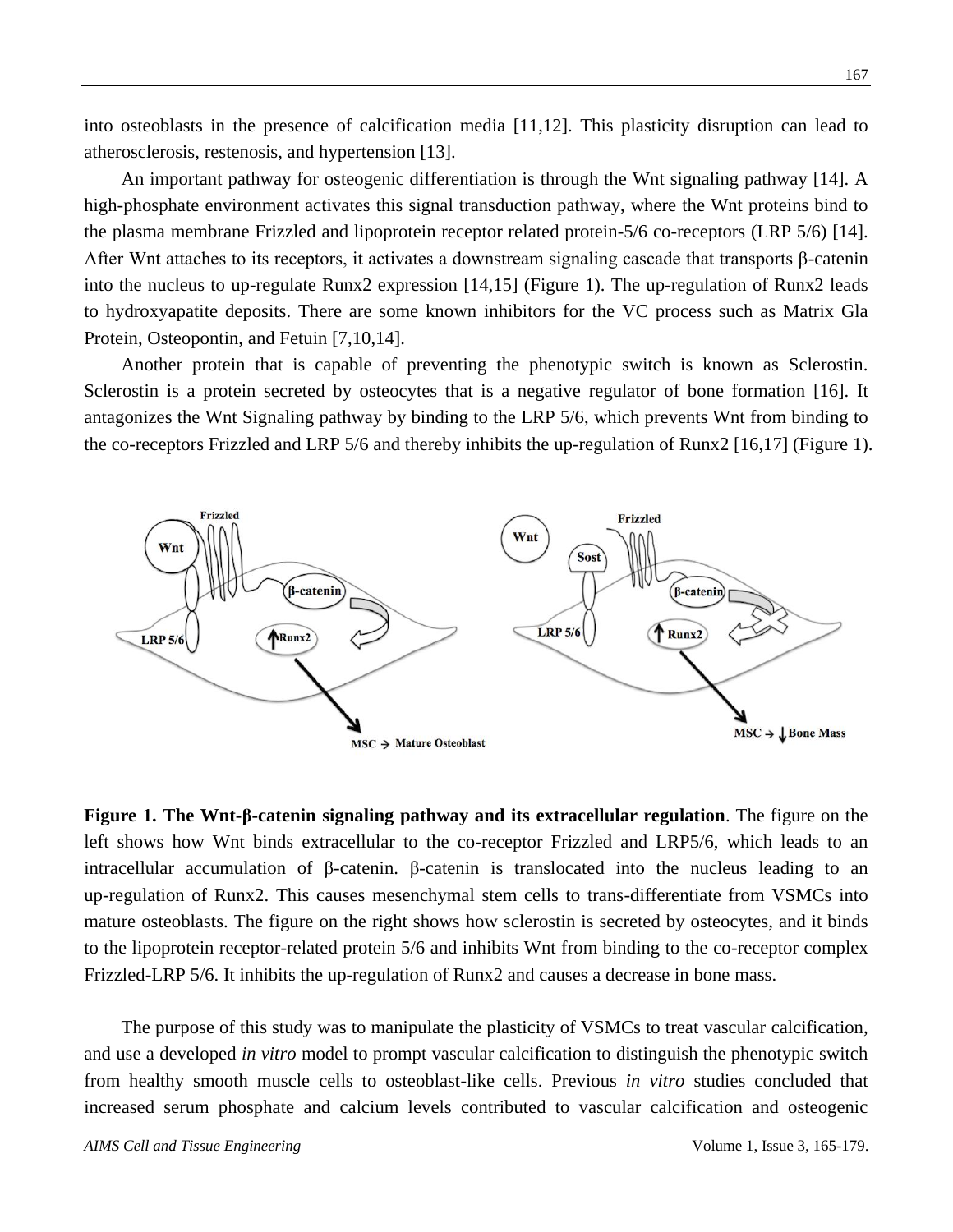differentiation [18]. Further, phosphate induced calcification relies on the sodium-dependent pituitary-specific positive transcription factor 1 (Pit-1) channel, which transports phosphate across the membrane to interact with the nucleus and up-regulate osteogenic transcription factors [19,20]. The *in vitro* model was optimized by adding sodium and phosphate to activate the Pit-1 channel. After optimization, the model was able to induce vascular calcification (Figure 2). It was then used to examine the Wnt Signaling pathway, and use Sclerostin to block the activation of the pathway.



**Figure 2.** *In vitro* **cell culture model schematic.** Model was optimized with Sodium and Phosphate to activate Pit-1 channel, which induces calcification. This leads to an up-regulation of osteogenic genes Runx2 and alkaline phosphatase and hydroxyapatite deposits.

#### **2. Materials and Methods**

*In Vitro Cell Culture Model*. Human primary aortic smooth muscle cells were obtained from  $ATCC^{\circledast}$  (PCS-100-012<sup>TM</sup>) and treated with Dulbecco's Modified Eagle Medium (DMEM), 10% Fetal Bovine Serum, and 1% penicillin/streptomycin. The cells were grown to 80% confluence and treated with either a normal or calcification media. The normal media was identical to the growth media; however, the calcification media had an addition of 3-mmol inorganic phosphate. The cells were grown for 7 to 14 days and were maintained by feeding every 2 to 3 days.

*Scanning electron microscopy (SEM) and Energy Dispersive X-Ray Spectroscopy (EDS)*. For SEM, the calcification was viewed on a Zeiss Evo 50 microscope at 10 kV. At day 7 and 14, the cells were fixed in Karnovsky's solution and then placed in storage at  $4 \, \text{C}$ . The cells were then removed from storage and processed for imaging at up to 5000×magnification. The same cells for SEM were used for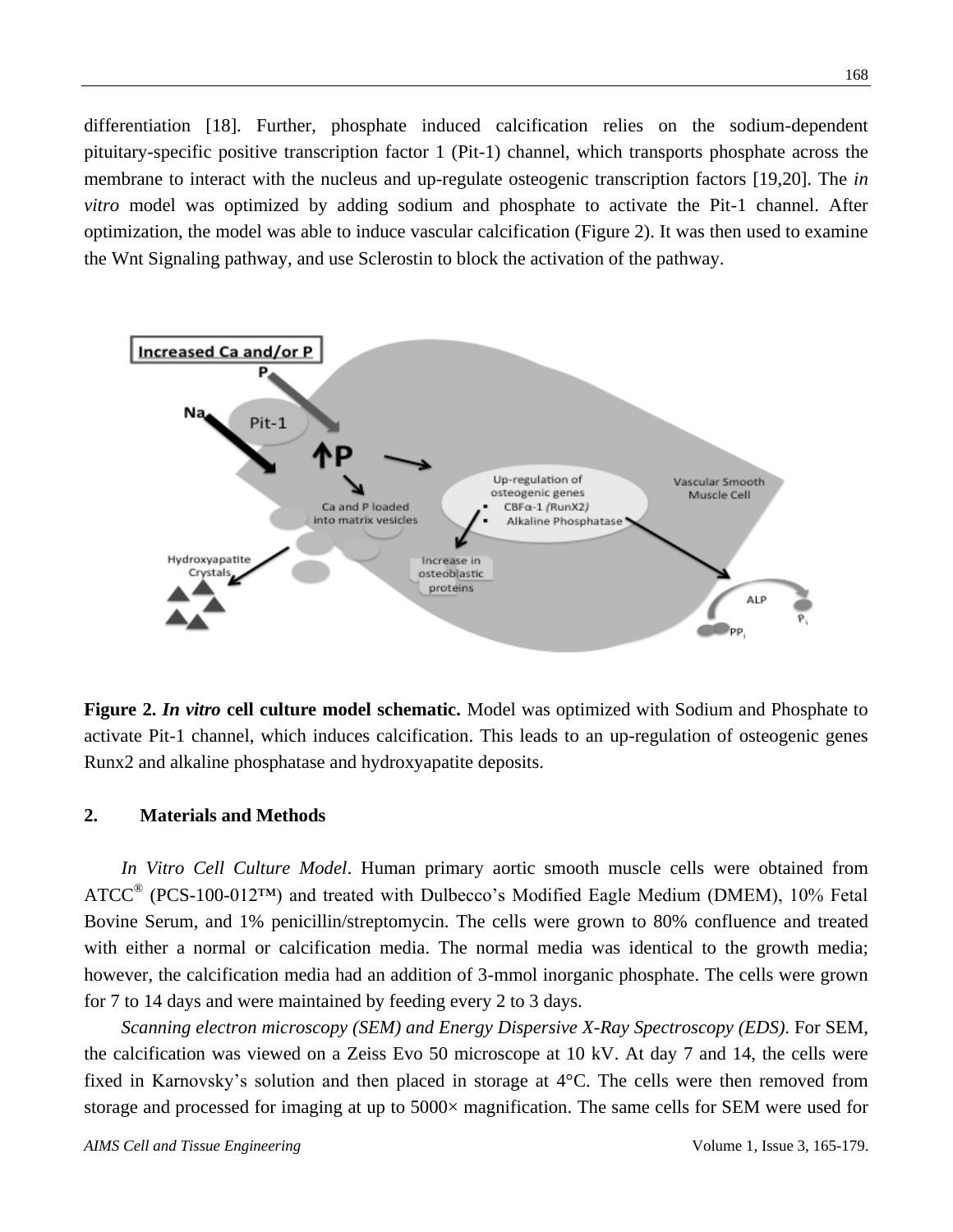EDS to determine the elemental composition of a region of interest. The elemental composition was determined by using the Buker EDS system.

*Atomic Absorption Spectroscopy*. At day 7 and 14, calcium deposition was measured and normalized to protein levels obtained from the Pierce BCA assay. The cells were decalcified for 24 hours with 5 mL 0.6 N HCl. The HCl supernatant was collected. Next, the cell layers were solubilized in 0.1 N NaOH/0.1% sodium dodecyl sulfate (SDS). The cell layers were then collected. To prepare the HCl supernatant samples, 1 mL of 20,000-ppm potassium chloride, 1 mL of nitric acid, and 1 mL of prepared sample was added to each tube. The 1 mL of prepared sample was diluted 1:7 in 4 mL of distilled water to bring a total volume of each sample to 5 mL. The calcium content of the samples was measured via flame atomic absorption spectroscopy. The concentration of each sample was derived from the standard curve.

The cellular protein content of the solubilized cell layers was calculated using the BCA protein assay kit (Pierce). The calcium content was normalized based on cellular protein content.

*Western Blot*. At day 7 and 14, the cells were lysed with Modified Hunter's buffer and briefly sonicated. To obtain the protein in the supernatant, the cells were centrifuged and the protein concentration was measured with a BCA assay. A protein gel was used to separate the proteins based on molecular weight. Next, the proteins were transferred to a nitrocellulose membrane. The membrane was incubated with primary and secondary antibodies as well as horseradish peroxidase conjugate for enhanced chemiluminescence imaging. The samples were analyzed to determine the amount of α- smooth muscle actin present and the protein content was normalized to glyceraldehyde 3-phosphate dehydrogenase (GAPDH).

*PCR*. At day 7 and 14, the cells were trypsinized, extracted from the culture dish, and centrifuged in order to receive a whole cell pellet. The genetic material obtained was tested using the  $RT^2$  Profiler PCR Array from SA Biosciences for human osteogenesis. Gene analysis was performed for Runx2, BMP2, and GAPDH.

*Sclerostin Therapy Methods*. When cells reached 80% confluence, the medium for the dibasic (calcified) samples was replaced with calcification media containing 3-mmol inorganic phosphate. At day 7, 80 ng/mL concentration of sclerostin was added to the sclerostin normal and calcified groups. This number was derived from previous studies, which used 50 ng/mL and 100 ng/mL, and their data had little variation of sclerostin's effectiveness at these concentrations [22–24]. The sclerostin normal group received calcification media for days 0 through 7 and was replaced with normal media for days 8 through 14. The sclerostin calcification group received calcification media for days 0 through 14. The no treatment group received calcification media for days 0 through 7 and was then replaced with normal media for days 8 through 14. The number of repeats for each experiment performed was  $n = 4$ . The calcium content was measured using a calcium kit (O-cresolphtalein method) from Sigma Aldrich.

*Statistical Analysis*. Statistical analysis was performed with a student's t-test and one-way analysis of variance (ANOVA) tests with software from StatPlus, AnalystSoft Inc. version v6.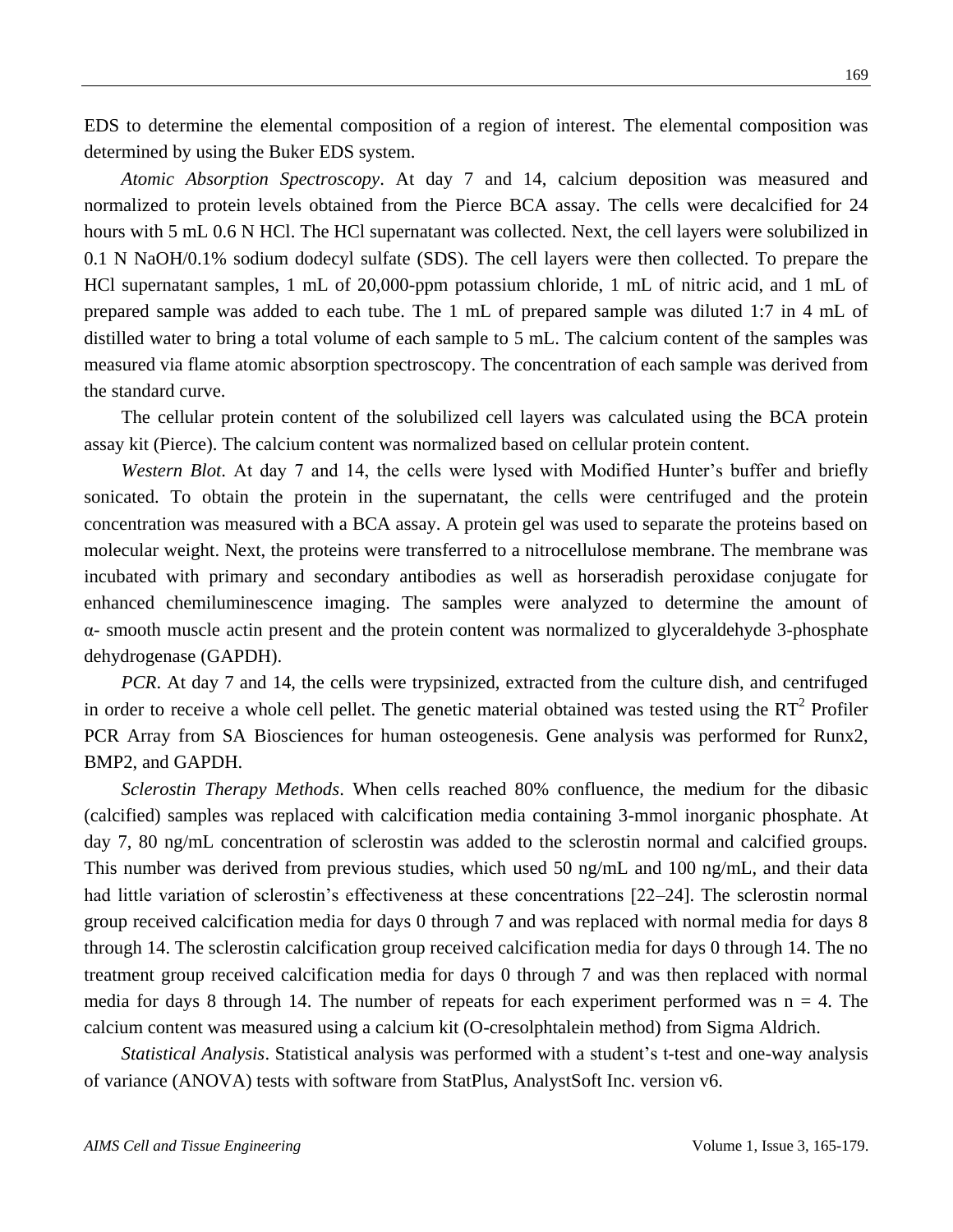#### **3. Results**

# *3.1. In vitro model induces calcium deposition in VSMCs*

To identify the ability of our group's *in vitro* model to induce calcification, we studied the calcium content in primary aortic smooth muscle cells. Inorganic phosphate and sodium were used because it is known that they induce calcification in VSMCs [20].

The calcium content was obtained through atomic absorption spectroscopy. As shown in Figure 3, the calcium content for the calcification medium-treated groups was significantly increased compared to the control groups.

To further confirm the model's ability to induce calcification, we performed SEM and EDS. The calcification was increased upon treatment of calcification media. The results from SEM and EDS were visualized and quantified to show the calcification present in the samples (Figure 4).



**Figure 3. Atomic Absorption of Calcium for** *in vitro* **cell culture model.** The graph represents the calcium content of Day 1 through Day 14 groups for control and dibasic (calcified). A student's t-test was performed to show that the dibasic and control results at each day showed significant variation when  $p < 0.05$ . Represents significant increase from Day 1 dibasic and control.  $\degree$ Represents significant increase from Day 3 dibasic and control. **#** Represents significant increase from Day 7 dibasic and control. **\*** Represents significant increase from Day 14 dibasic and control.

*AIMS Cell and Tissue Engineering* Volume 1, Issue 3, 165-179.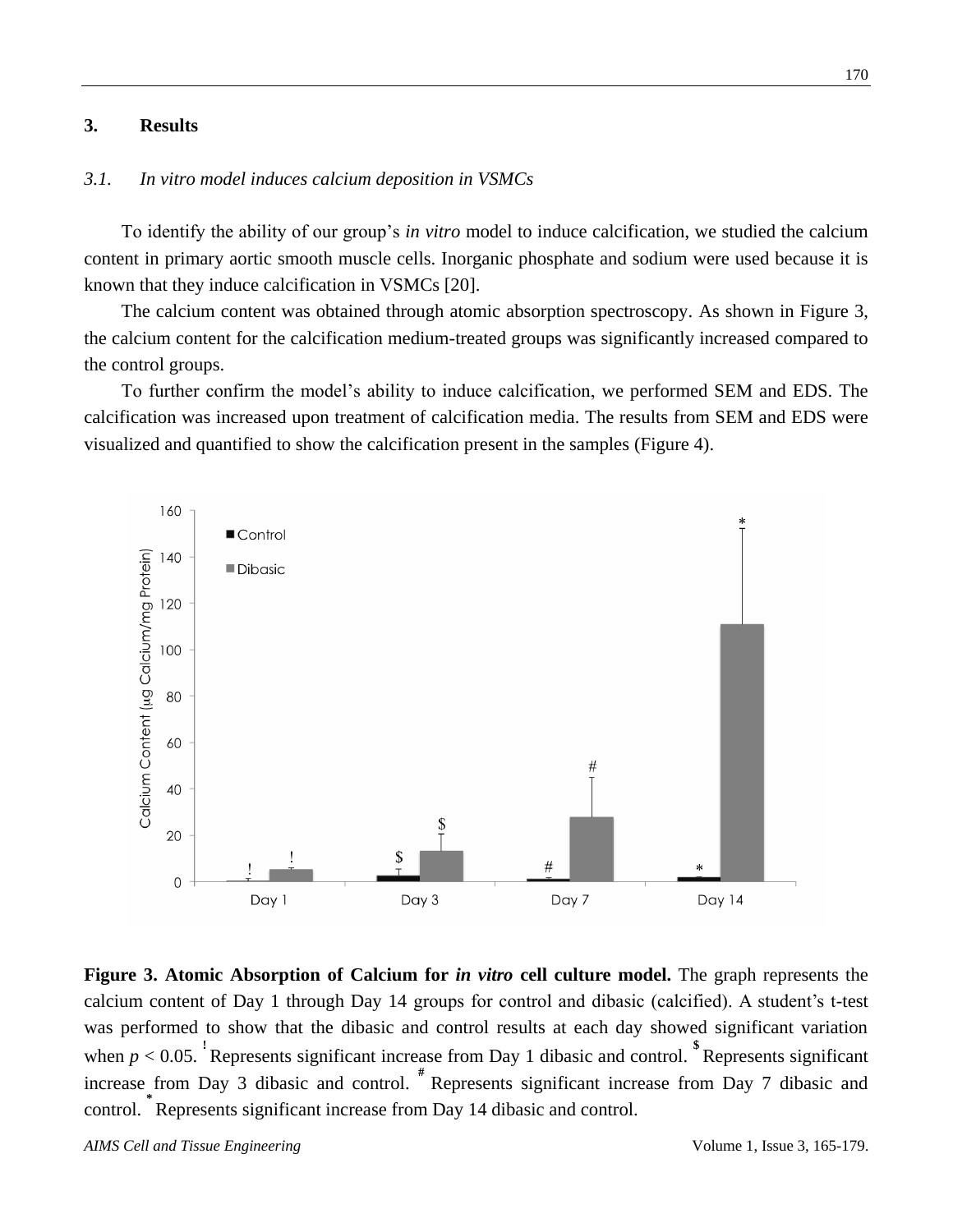

EDS indicated no Calcium.

EDS indicated 22.63% Calcium and 16.02% Phosphorus by weight

**Figure 4. Scanning Electron Microscopy (SEM) and Energy Dispersive X-Ray Spectroscopy (EDS) for** *in vitro* **cell culture model.** The SEM images represent the calcification present within the *in vitro* model of Human Vascular Smooth Muscle cells. The red arrows indicate where the calcium content was measured with EDS. A represents the control for Day 7 and indicated no calcium; B represents the calcified for Day 7 and indicated 10.95% calcium by weight; C represents the control for Day 14 and indicated no calcium; D represents the calcified for Day 14 and indicated 22.63% Calcium and 16.02% Phosphorus by weight.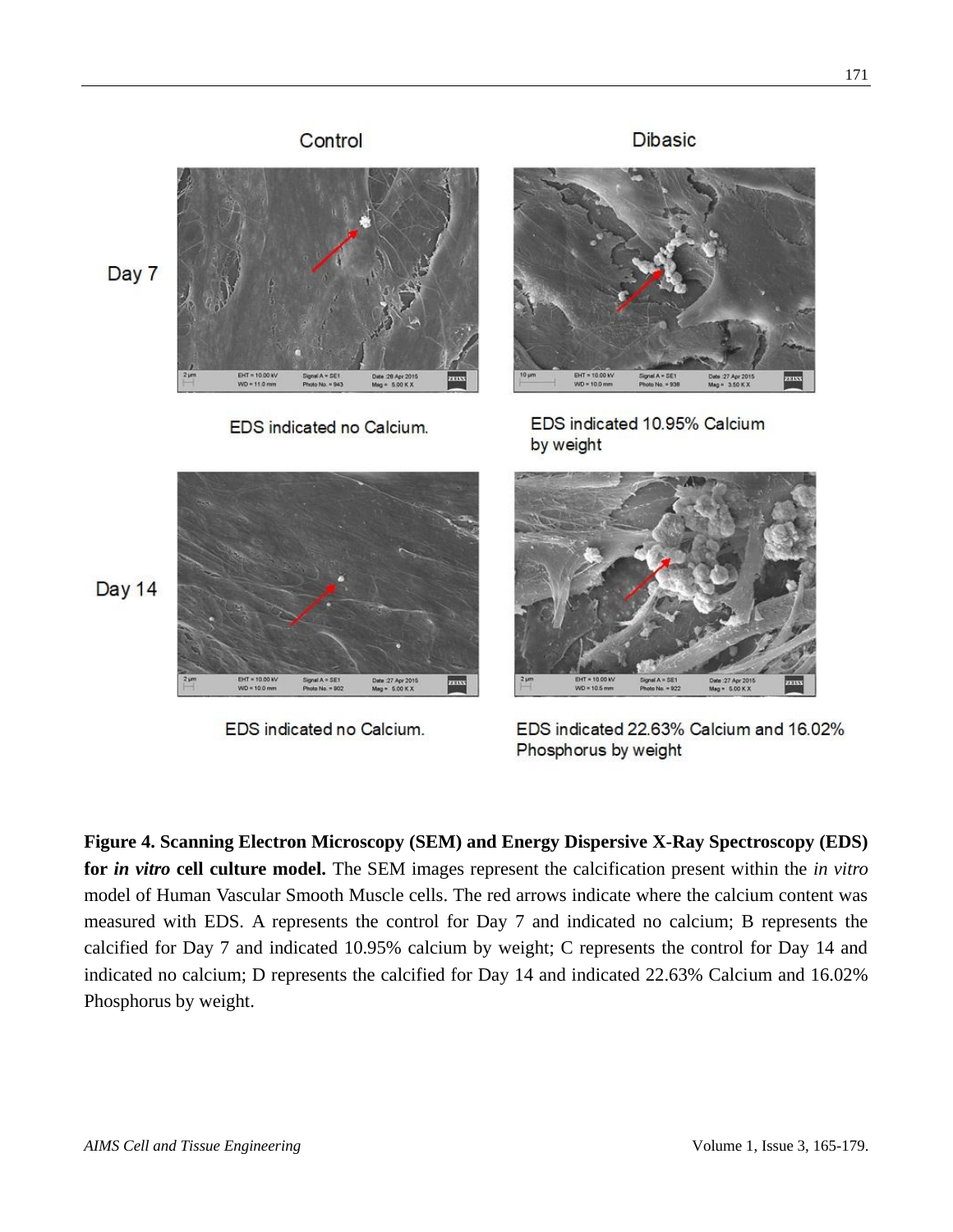#### *3.2. Calcified smooth muscle cells exhibit osteogenic markers*

MSCs differentiate into osteogenic lineages in the presence of calcification media. MSCs osteogenic differentiation markers such as Runx2 and BMP2 were examined and compared to GAPDH, and the presence was confirmed by real-time PCR analysis (Figure 5). Runx2 and BMP2 were examined because they are earlier markers of osteogenic differentiation and more specific to osteogenic lineages. The results for Runx2 expressed a significant up-regulation between days 7 and 14 when the groups were treated with inorganic phosphate. BMP2 was also up-regulated between day 7 and 14. The up-regulation of these osteogenic markers coincides with a phenotypic switch.



**Figure 5. Polymerase Chain Reaction (PCR) for Runx2 and BMP2.** The graph shows the results for two osteogenic markers. For relative gene expression levels analyzed by the  $\Delta\Delta$  Ct method, the housekeeping gene was beta-2-microglobulin (B2MG), which is represented by the baseline at 1. **\*** Represents Runx2 is significantly up-regulated between Day 7 and Day 14 when *p* < 0.05. Also, BMP2 is up-regulated in calcified cells. These results suggest that there is a phenotypic switch present within the *in vitro* model for vascular calcification.

#### *3.3. In vitro model causes down-regulation of α-smooth muscle actin in calcified cells*

To confirm the differentiation in VSMCs, the  $\alpha$ -smooth muscle actin activity was observed. This actin isoform is prevalent in VSMCs and acts a differentiation marker for this cell type [21]. A western blot was used to examine the difference in expression levels for  $\alpha$ -smooth muscle actin in the day 7 and 14 control and dibasic samples and was compared to GAPDH. Our results confirmed a down-regulation of α-smooth muscle actin in calcified cells, signifying an osteogenic switch (Figure 6).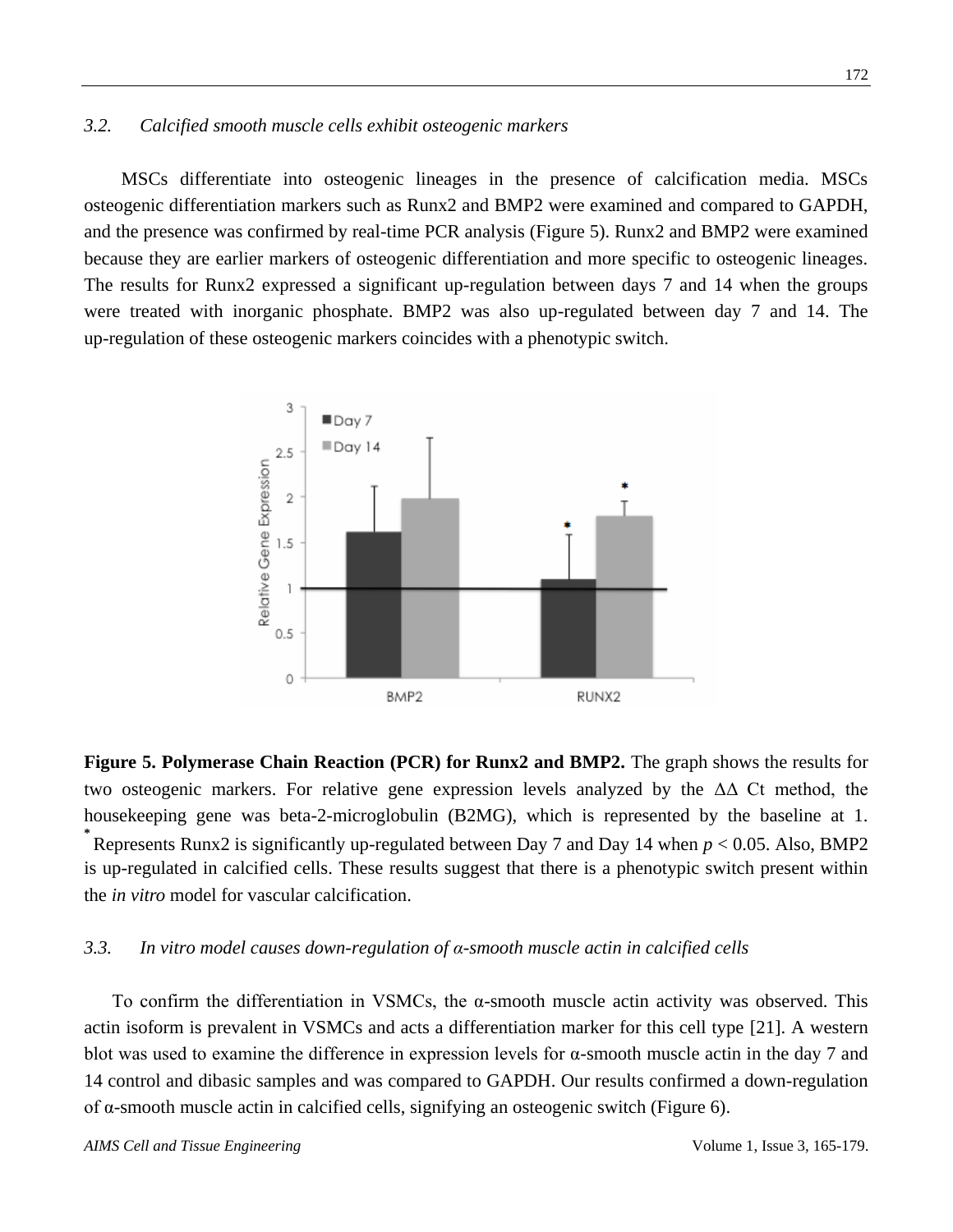

**Figure 6. Western Blot for** *in vitro* **cell culture model.** The western blot data shows the difference in expression levels in  $\alpha$ - smooth muscle actin between the control and dibasic samples in Day 7 and Day 14. This difference suggests that the α- smooth muscle actin is down regulated in calcified cells. Further, this suggests the presence of an osteogenic switch.

# *3.4. Sclerostin inhibits Pi-induced calcification in VSMCs*



**Figure 7. Atomic Absorption of Calcium Content for Sclerostin Study.** The graph shows the calcium content for Day 7, Day 14, sclerostin, and no treatment groups for control and calcified and the normal and calcified groups. A one-way ANOVA test was performed to show that the calcified and control/normal results at each day showed significant variation when  $p < 0.05$ .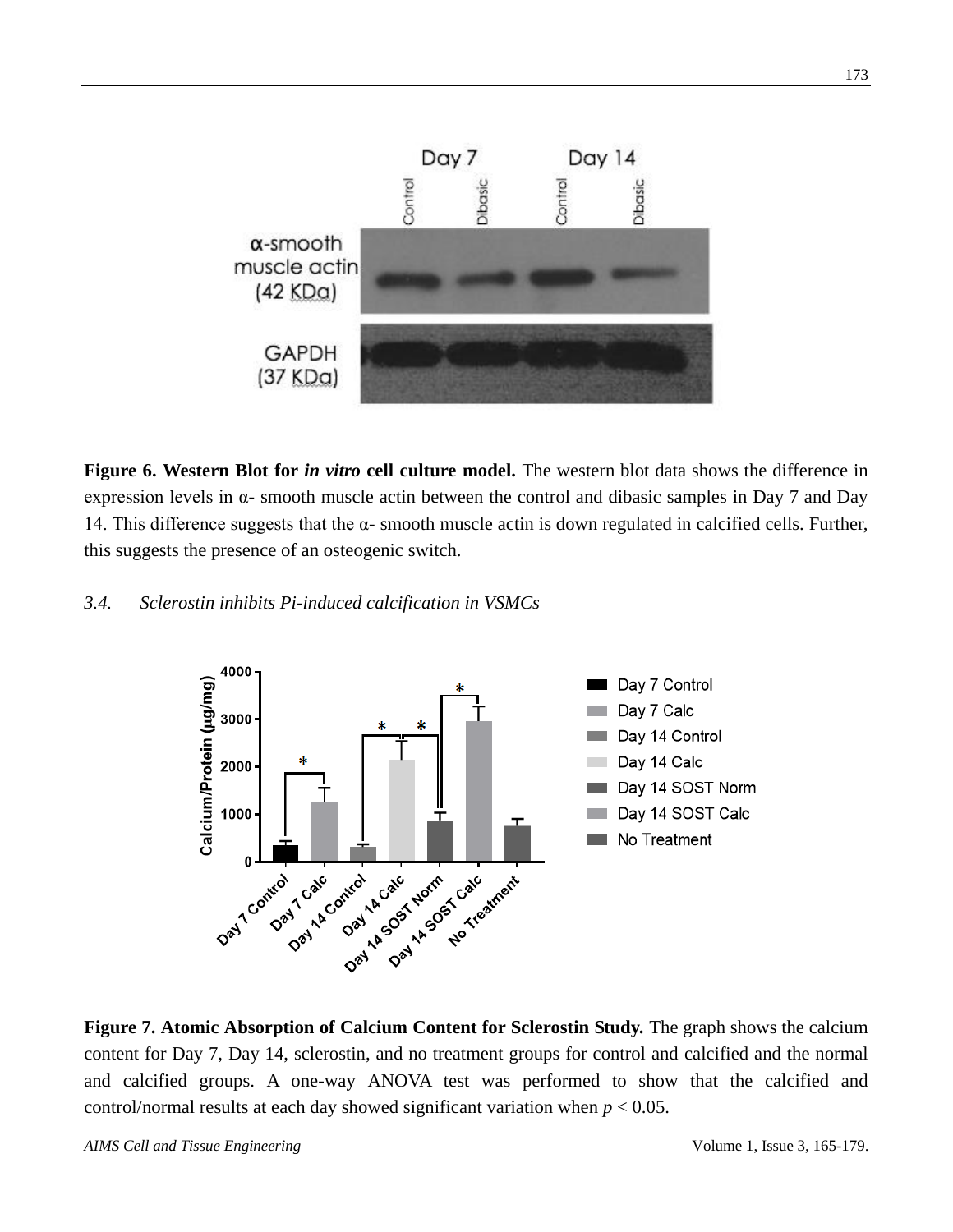To identify the effect of sclerostin on vascular calcification, we studied the calcium content in primary aortic smooth muscle cells. The calcium content was obtained through atomic absorption spectroscopy. As shown in Figure 7, the calcium content for the calcification media-treated groups was significantly increased compared to the control groups. Further, the sclerostin calcification group exhibited a decrease in calcium content in the presence of Sclerostin as compared to the day 14 calcification group.

# *3.5. Sclerostin down-regulates the osteogenic marker Runx2*

The presence of osteogenic marker Runx2 was determined through real-time PCR analysis and compared to GAPDH. The results show that treatment with inorganic phosphate led to an up-regulation of Runx2 for the day 14 calcification group and the sclerostin calcification treatment group compared to the no treatment group. However, sclerostin was able to down-regulate Runx2 in the presence of calcification media as compared to the day 14 calcification group. Further, Runx2 was down-regulated in the sclerostin normal treatment group compared to the no treatment group (Figure 8).



**Figure 8. Polymerase Chain Reaction (PCR) for Runx2 for sclerostin study.** The graph shows the results for the osteogenic marker, Runx2. For relative expression levels analyzed by the  $\Delta\Delta$  Ct method, the housekeeping gene was GAPDH. The data shows an up-regulation of Runx2 for Day 14 calcification group and the sclerostin calcification treatment group compared to the no treatment group. There is also a down-regulation of Runx2 in the sclerostin normal treatment group. Further, it shows a down-regulation of Runx2 in the sclerostin calcification group compared to the day 14 calcification group. This suggests that sclerostin is capable of preventing vascular smooth muscle cells from a phenotypic switch to osteoblast-like cells.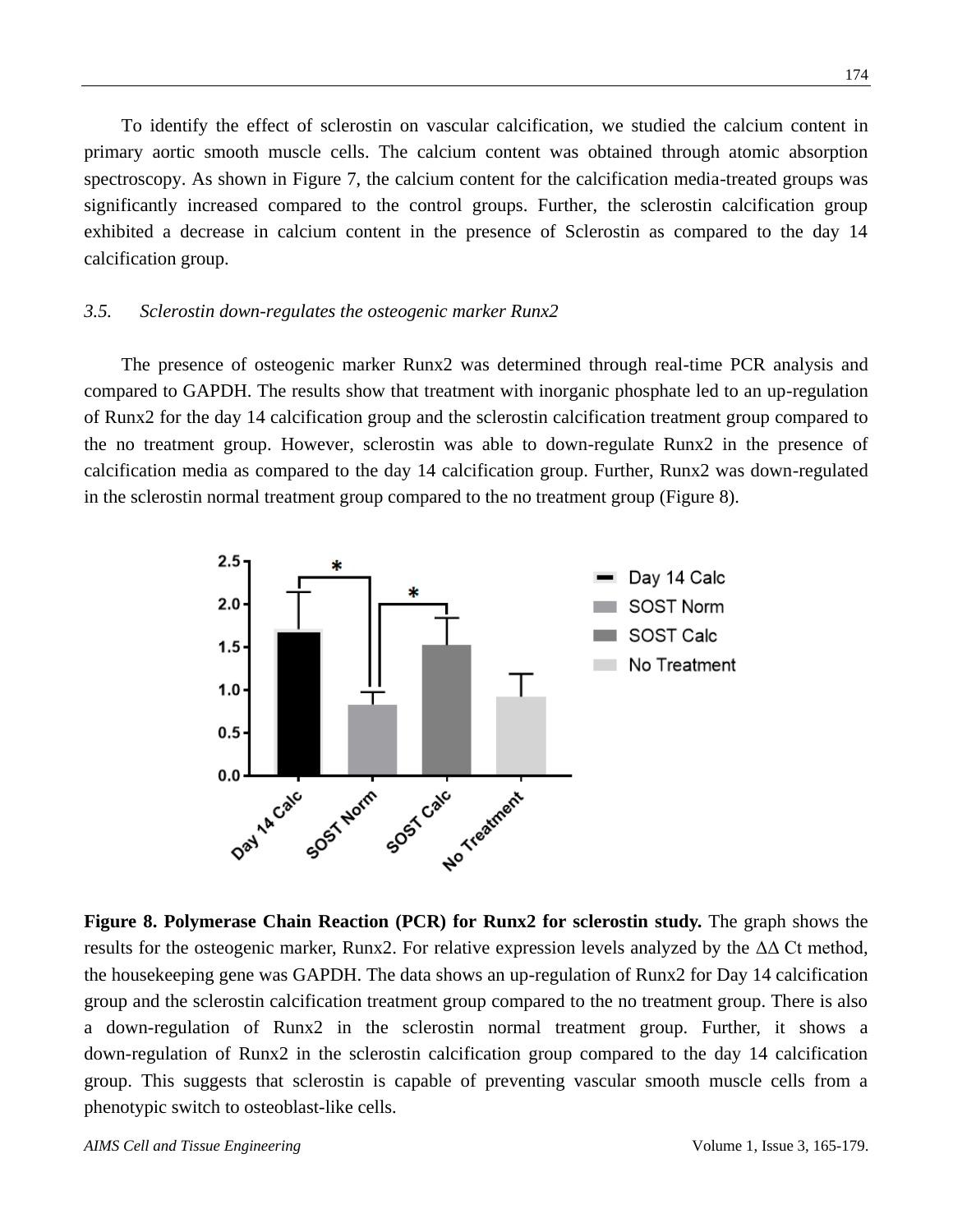#### *3.6. Sclerostin recovers α-smooth muscle actin activity in calcified cells*

In the *in vitro* cell culture study, calcified cells exhibit a down-regulation of α-smooth muscle actin activity. The  $\alpha$ -smooth muscle actin activity was examined for each group and compared to GAPDH. Consistent with the previous western blot results, the day 14 calcification group experienced a decrease in  $\alpha$ -smooth muscle actin activity. However, the sclerostin was able to recover  $\alpha$ -smooth muscle actin activity by 45.8% in the presence of calcification media (Figures 9, 10).



**Figure 9.**  $\alpha$ **-SM actin normalized to GAPDH.** The graph represents the amount of the  $\alpha$ - smooth muscle actin normalized to GAPDH for day 7, day 14, sclerostin, and no treatment groups. Cells supplemented with sclerostin after 7 days of calcification showed a recovery of  $\alpha$ - smooth muscle actin, which suggests it is capable of preventing phenotypic switch in VSMCs. The graph was obtained by performing densitometric analysis with NIH Image J software to generate arbitrary numbers for the values of α- smooth muscle actin expression and the expression of the loading control, GAPDH. The values for alpha-smooth muscle actin were normalized to the expression of GAPDH. This experiment was completed with an  $n = 1$  with no other experimental repeats to compare to this experiment, and therefore did not generate any error bars.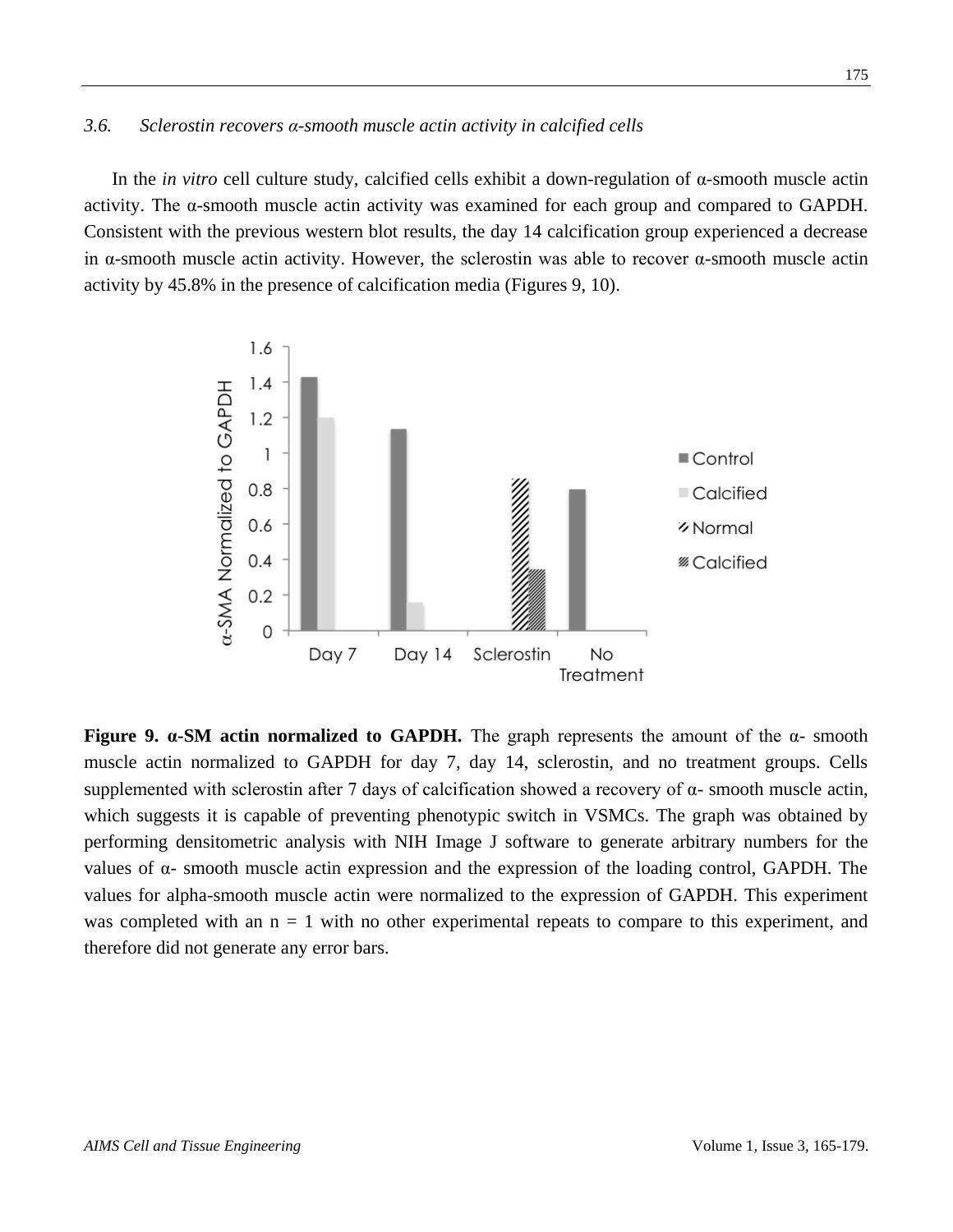

**Figure 10. Western Blot Data for α-smooth muscle actin and GAPDH for Sclerostin Study.** The results from the western blot of the control/normal and calcified samples suggests that the α- smooth muscle actin is down regulated in calcified cells. Further, cells supplemented with sclerostin after 7 days of calcification showed a recovery of α- smooth muscle actin. This suggests that sclerostin is capable of preventing VSMCs from a phenotypic switch to osteoblast-like cells.

# **4. Discussion**

In this study, we found that our *in vitro* model successfully induced calcification of healthy VSMCs upon the addition of inorganic phosphate and that calcified cells exhibit a loss of  $\alpha$ -smooth muscle actin activity. We also revealed that calcified smooth muscle cells exhibit osteogenic markers, such as Runx2 and BMP2. Further, we showed that sclerostin could be used in the future as a potential therapeutic target to treat vascular calcification.

Previous studies showed that increased sodium and phosphate levels successfully induce calcification [18–20]. This is hypothesized to activate the Pit-1 channel, which in turn leads to an up-regulation of Runx2 [18,19]. This up-regulation causes an osteogenic switch where smooth muscle cells change their phenotype to osteoblast-like cells thus confirming their plasticity [18–20]. Our study coincided with previous research that vascular calcification expresses osteogenic markers such as Runx2 and BMP2 [8,10,14]. These osteogenic markers are up-regulated under calcifying conditions that lead to the phenotypic switch of VSMCs to osteoblast-like cells [8,11,18–20].

Recent studies have demonstrated that sclerostin is a therapeutic target for treating osteoporosis and osteoporotic fractures [22,23]. Previous groups have utilized sclerostin monoclonal antibody in rodents and primates to increase bone formation and strength due to the increase in osteoblasts and bone formation markers as well as a decrease in osteoclasts [16]. Other studies have discovered that sclerostin plays an important role in tooth movement [24]. The study observed the effects of compression and tension stress on sclerostin expression with mice studies [24]. It was reported that compression and tension have the same effect on sclerostin expression, but in hypoxia conditions for compression sites,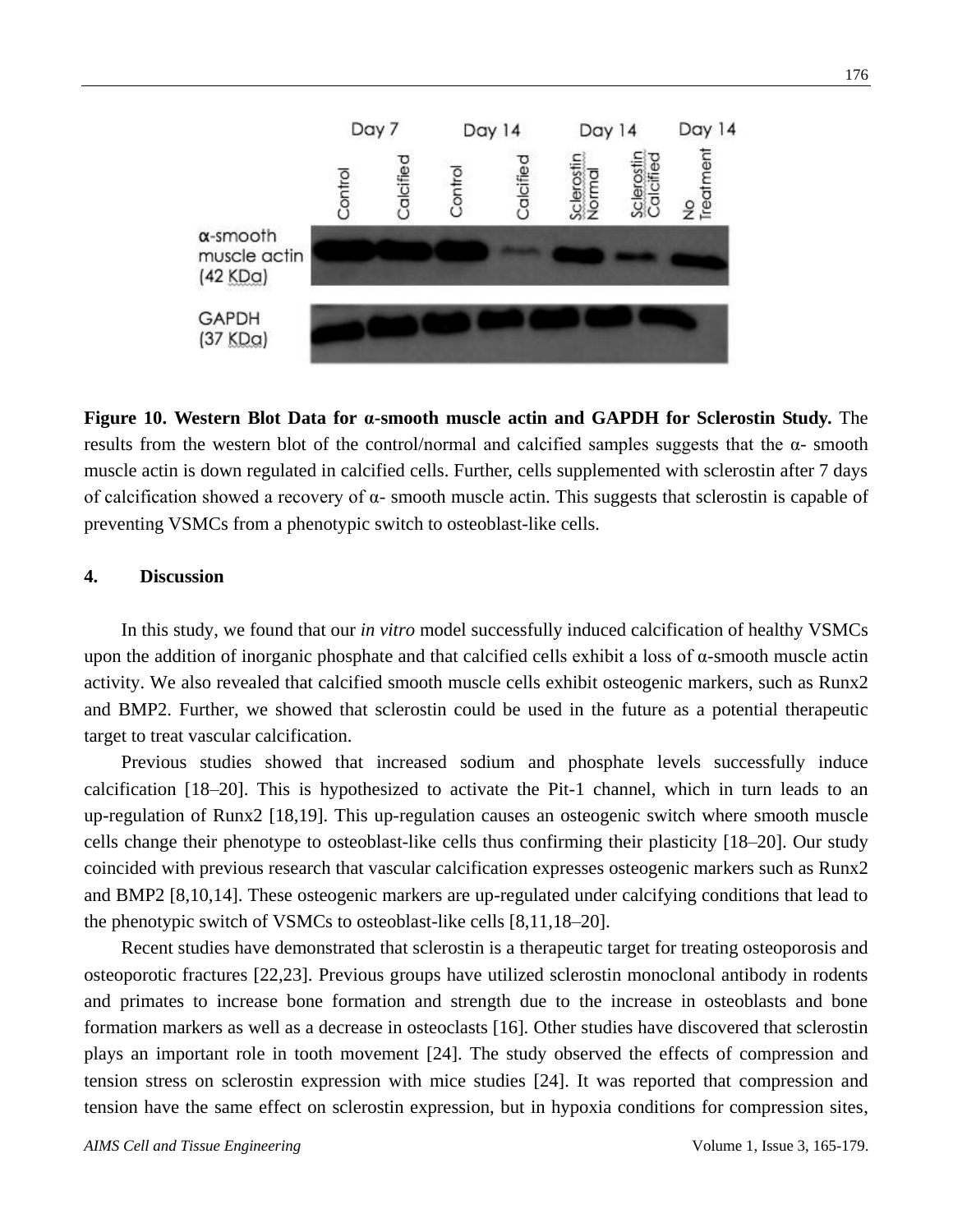the amount of sclerostin is increased. Further, it was discovered that sclerostin knockout mice have increased osteoblastic activity suggesting that sclerostin plays an important role in bone remodeling and osteoclastic activity [24].

Sclerostin is an important factor for regulating bone formation [16,17,22–24], but until our study it has not been used as a treatment to decrease vascular calcification. In the past, many researchers have determined there is a correlation between serum sclerostin levels and vascular calcification especially in patients with chronic kidney disease [25–27]. Their previous research has shown that increased serum sclerostin levels are heavily associated with patients that have chronic kidney disease and aortic calcifications, but the use of sclerostin as treatment had not been tested [25–28]. To our knowledge, we for the first time revealed that sclerostin is capable of regulating inorganic phosphate induced VSMC calcification. In our study, we concluded that treatment with sclerostin regulated calcification and down-regulated the osteogenic marker, Runx2, *in vitro* by preventing Wnt proteins from attaching the Frizzled and LRP 5/6 co-receptors and thus causing a downstream effect that up-regulates Runx2 activity. In our study, sclerostin was capable of reducing inorganic phosphate calcification when compared with the day 14 calcification group.

VMSCs are derived from mesenchymal stem cells and can be differentiated into a single-lineage based on the induction media because of their plasticity [10–13]. One of the most significant findings from this study was sclerostin's ability to manipulate the plasticity of smooth muscle cells in calcification media to recover α-smooth muscle actin activity. It was able to reverse the effects of lost α-smooth muscle actin activity by the day 14 calcification group by 45.8%.

In conclusion, we have shown that our *in vitro* model is capable of inducing calcification and that calcified cells express osteogenic markers. Further, our results show that sclerostin can act as potential therapeutic target to treat vascular calcification because of its ability to reduce the calcium content *in vitro*, to reduce the expression of the osteogenic marker Runx2, and to recover  $\alpha$ -smooth muscle actin activity.

#### **Acknowledgments**

The authors would like to thank the College of Agriculture and Life Sciences Undergraduate Research Scholars Program at Mississippi State University for funding, the Institute for Imaging and Analytical Technologies at Mississippi State University for technical expertise and assistance with SEM and EDS, and the Institute for Genomics, Biocomputing, and Biotechnology at Mississippi State University for technical expertise and PCR analysis.

# **Conflict of Interest**

All authors declare no conflicts of interest.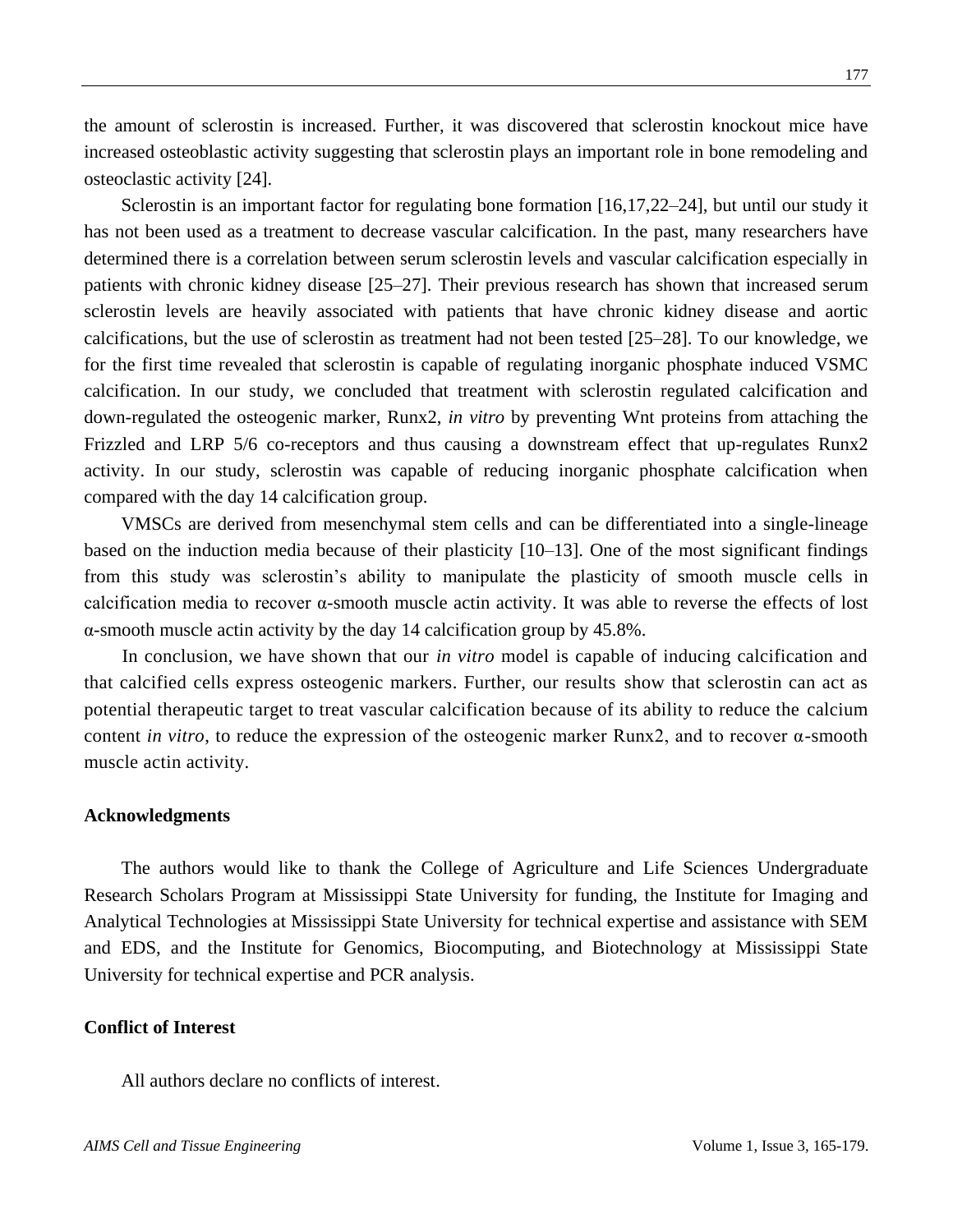### **References**

- 1. Kee H, Cho S, Kim G, et al. (2014) Gallic acid inhibits vascular calcification through the blockade of BMP2-Smad 1/5/8 signaling pathway. *Vasc Pharmacol* 63: 71-78.
- 2. Kelly R, Tunin R, Kass D (1992) Effect of reduced aortic compliance on cardiac efficiency and contracticle function of in situ canine left ventricle. *Circ Res* 71: 490-502.
- 3. Wayhs R, Zelinger A, Raggi P (2002) High coronary artery calcium scores pose an extremely elevated risk for hard events*. J Am Coll Cardiol* 39: 225-230.
- 4. Mizobuchi M, Towler D, Slatopolsky E (2009) Vascular Calcifciation: The Killer of Patients with Chronic Kidney Disease*. J Am Soc Nephrol* 20: 1453-1464.
- 5. Foley RN, Parfrey PS, Sarnak MJ (1998) Epidemiology of cardiovascular disease in chronic renal disease. *Am J Kidney Dis* 32: S112-119.
- 6. Shroff RC, Shanahan CM (2007) The vascular biology of calcification. *Semin Dial* 20: 103-109.
- 7. Thompson B, Towler DA (2012) Arterial Calcification and bone physiology: role of the bone-vascular axis. *Nat Rev Endocrinol* 8: 529-543.
- 8. Cozzolino M, Dusso A, Slatopolsky E (2001) Role of Calcium- Phosphate Produce and Bone-Associated Proteins on Vascular Calcification in Renal Failure. *J Am Soc Nephrol* 12: 2511-2516.
- 9. Ganesh SK, Stack AG, Levin NW, et al. (2001) Association of elevated serum PO(4), Ca x PO(4) product, and parathyroid hormone with cardiac mortality risk in chronic hemodialysis patients. *J Am Soc Nephrol* 12: 2131-2138.
- 10. Lagna G, Ku M, Nguyen P, et al. (2007) Control of Phenotypic Plasticity of Smooth Muscle Cells by Bone Morphogenetic Protein Signaling through the Myocardin-related Transcription factors. *J Biol Chem* 282: 37244-37255.
- 11. Iyemere V, Proudfoot D, Weissberg P, et al. (2006) Vascular smooth muscle cell phenotypic plasticity and regulation of vascular calcification. *J Intern Med* 260: 192-210.
- 12. Abedin M, Tintut Y, Demer L (2004) Mesenchymal Stem Cells and the Artery Wall. *Circ Res* 95: 671-676.
- 13. Owens GF (1995) Regulation of differentiation of vascular smooth muscle cells. *Physiol Rev* 75: 487-517.
- 14. Cai T, Sun D, Duan Y, et al. (2016) Wnt/Beta catenin signaling promotes VSMCs to osteogenic transdifferentiation and calcification through directly modulation Runx2 gene expression. *Exp Cell Res* 345: 206-217.
- 15. Huang H, Xi H (2008) Wnt/Beta-catenin signaling: new (and old) players and new insights. *Curr Opin Cell Biol* 20: 119-125.
- 16. Li X, Warmington K, Niu Q, et al. (2010) Inhibition of Sclerostin by Monoclonal Antibody Increases Bone Formation, Bone Mass, and Bone Strength in Aged Male Rats. *J Bone Miner Res* 25: 2647-2656.